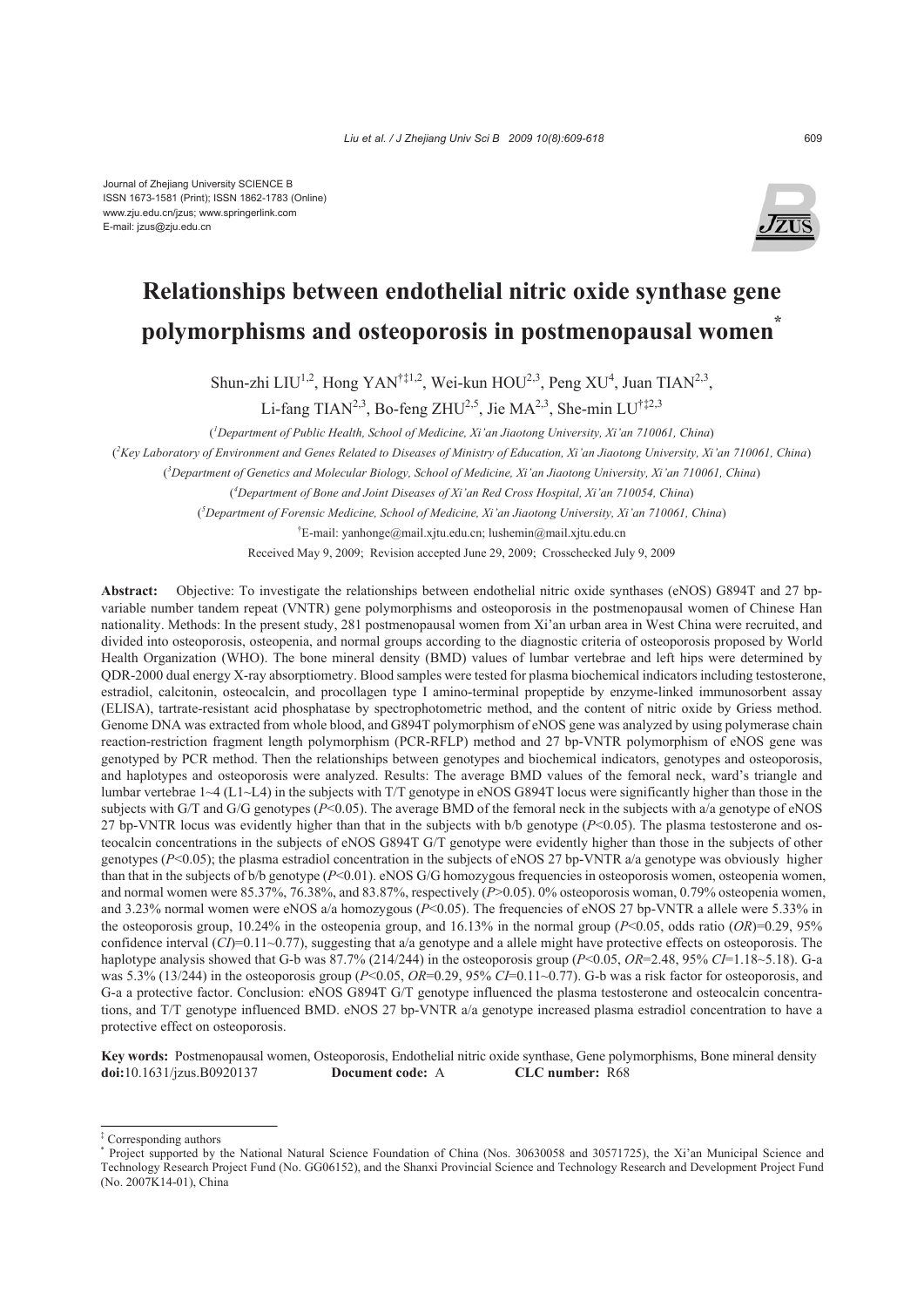## **INTRODUCTION**

Osteoporosis is a systemic metabolic bone disease characterized by decrease of bone mass and degeneration of bone microstructure resulting in increasing bone fragility prone to fracture (Lewiecki, 2008). Osteoporosis occurs to people with low peak-value of bone mass during their body development or to aged people with abnormal maintenance of bone mass (Walker, 2008). Many factors are involved in the etiology of primary osteoporosis, and it has been widely believed that environmental factors, such as age, nutrition, exercises, and living habits, play important roles in development of osteoporosis (Ilich and Kerstetter, 2000; Prentice, 2004; Manios *et al.*, 2007; Haas and Moore, 2007). Smith *et al*.(1973) first proposed that genetic factors participate in gain of bone mass. Afterward, numerous twin and pedigree studies reported that genetic factors are involved in osteoporosis and the secondary fracture of osteoporosis, and that 80% of bone mass variance in human populations is determined by genetic factors (Ongphiphadhanakul, 2007; Williams and Spector, 2006; Pocock *et al*., 1987). Osteoporosis has been believed as a multigenetic disorder in which many genes influence bone mass gain and regulation of bone turnover. The candidate genes for osteoporosis include genes for vitamin D receptor, estrogen receptor, androgen receptor, calcitonin receptor, type I collagen, and transforming growth factor (TGF)-β1 (Williams and Spector, 2007; Ralston, 2007). Mutations or polymorphisms of these genes may increase susceptibility to osteoporosis. It is still uncertain that which specific gene plays a key role in the development of osteoporosis; therefore, more work needs to be done.

Nitric oxide (NO), a signaling molecule synthesized from L-arginine by nitric oxide synthases (NOS), is an important factor in regulating bone metabolism (van't Hof and Ralston, 2001). The impact of NO on bone metabolism is two-way directional, affecting not only the function of osteoclasts, but also the differentiation and proliferation of osteoblasts (Brennan *et al*., 2003; van't Hof *et al*., 2004). It has been found that NO is related with osteoporosis development in postmenopausal women (Ozgocmen *et al*., 2007; Rosselli *et al*., 1995). During menstrual cycle, blood NO metabolite concentrations correlate with estrogen levels, being higher in the follicular phase than in the secretory phase (Cicinelli *et al*., 1996). NO metabolites decrease in postmenopausal women and are increased by estrogen replacement (Rosselli *et al*., 1995; Wimalawansa, 2008). NO may modulate anabolic effects of estrogen on bone homeostasis by restraining osteoclast-mediated bone resorption and stimulating osteoblast activity. Accordingly, NO donated by organic nitrates, including nitroglycerin, is thought to protect from bone loss associated with estrogen deficiency (Wimalawansa, 2008).

At the present, three NOS isozymes, neuronal NOS (nNOS), inducible NOS (iNOS) and endothelial NOS (eNOS), have been found in mammalians (Ricciardolo *et al*., 2006; Sun *et al*., 2005). Studies on NOS gene-deficient mice provided insight on the functional significance and the relative contributions that the different NOS isoforms and NO may exert on skeletal remodeling (Kozak and Kozak, 2003). eNOS is the predominant constitutive isoform of NOS within bone. Histomorphometric and bone mineral density (BMD) analyses of young adult eNOS gene-deficient mice revealed marked abnormalities in bone volume and formation rate and the reduced BMD that are mainly related to dysfunctional osteoblasts (Aguirre *et al*., 2001). Ovariectomized eNOS gene-deficient mice have the bone lose comparable to that observed in wild-type controls but show a blunted anabolic response to high dose of estrogen (Armour *et al*., 2001).

Human eNOS gene located at 7q35-36 includes 26 exons and 25 introns with a total length of 21 kb. There is a 27 bp-variable number tandem repeat (VNTR) polymorphism in the 4th intron of eNOS gene, and based on the number of repeats, 2 kinds of alleles are obtained. The allele with 4 repeats is a allele and the allele with 5 repeats is b allele. It is reported in recent years that 27 bp-VNTR polymorphism in eNOS gene locus is related with many kinds of clinic diseases, such as primary hypertension, type 2 diabetes mellitus, cerebral infarction, coronary heart disease, asthma, and other ischemic cardiovascular and cerebrovascular diseases (Benjafield and Morris, 2000; Hoffmann *et al*., 2005; Matyar *et al*., 2005; Mearin *et al*., 2006; Uthra *et al*., 2007). G894T polymorphism in exon 7 of eNOS gene as a missense mutation, affects eNOS protein and is related with the spasm of coronary arteries, myocardial infarction,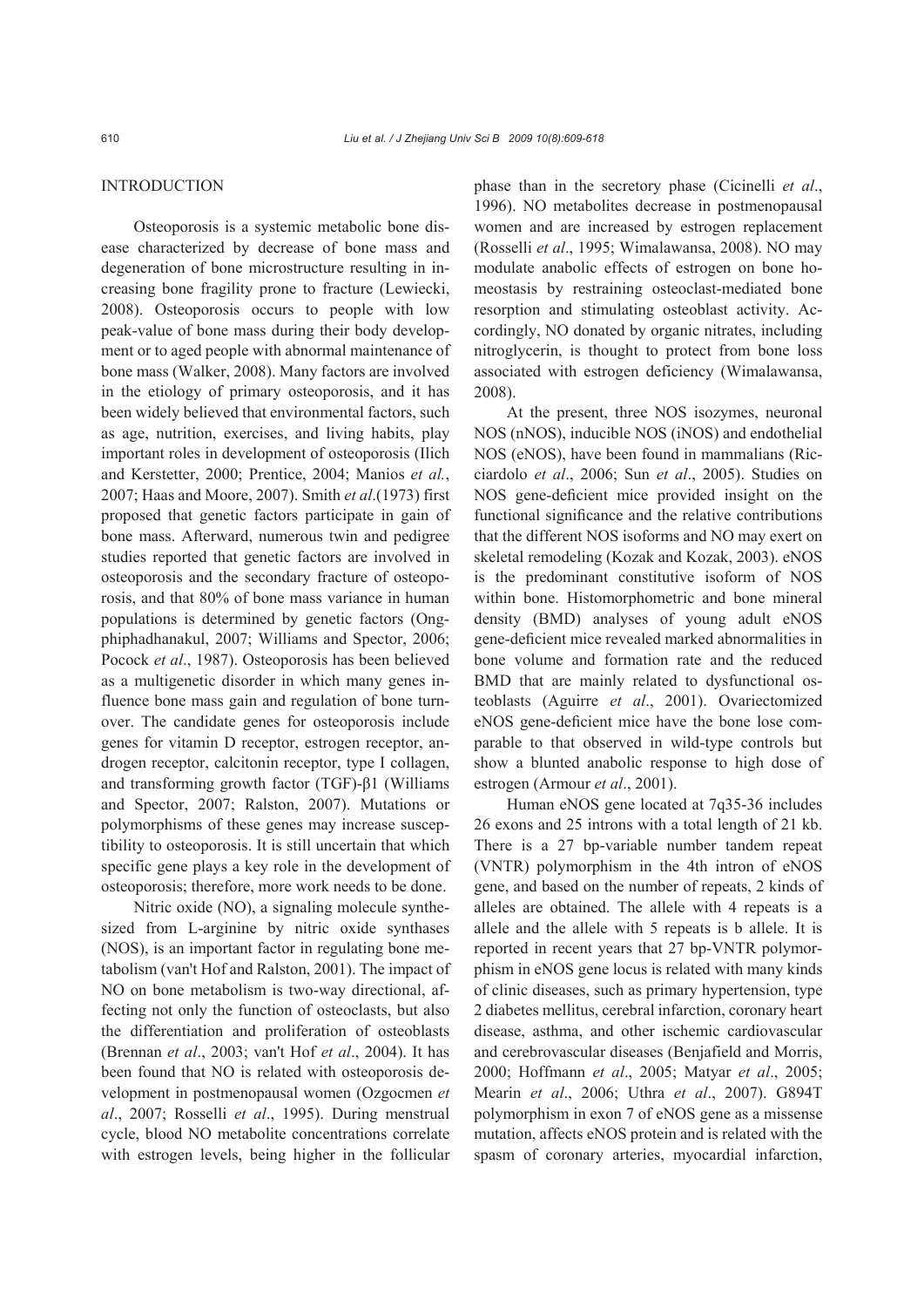primary hypertension, left ventricular hypertrophy, artherosclerosis, erectile dysfunction, and cerebral infarction (Li *et al*., 2005; Tang *et al*., 2008; Lee *et al*., 2007; Antoniades *et al*., 2007; Reali *et al*., 2008). Recently, an eNOS polymorphism, Glu298Asp, is implicated in osteoporosis. However, it is rarely reported whether the polymorphisms of eNOS 27 bp-VNTR and G894T gene loci are related with bone metabolism and osteoporosis, so it remains very unclear.

In the present study, we examined the polymorphisms of eNOS 27 bp-VNTR and G894T gene loci, the blood contents of sex hormones, and the related biochemical indicators of postmenopausal women from urban areas of Xi'an, China, and analyzed the relationships between the two kinds of polymorphisms of eNOS genes and BMD and biochemical parameters in order to provide help for early diagnosis of the susceptible population and prevention of osteoporosis.

## MATERIALS AND METHODS

#### **Subjects**

Included in the study were 281 postmenopausal women aged 45 to 65 years, who were Chinese Han nationality. They had lived in Xi'an urban areas more than 10 years, and had been in natural menopause for more than 6 months, with no diseases that might influence bone metabolism, severe chronic diseases that needed long-term therapies, or gynecological diseases that could influence the secretion of female sex hormones, and no hormone drugs intake or osteoporosis treatment 6 months before the investigation. According to a pilot study, the estimated population morbidity rate of osteoporosis was 40% and the relative allowable error was 20% (*α*=0.05). Therefore, using Epi-Info software, the sample size was 145. But considering the cluster sampling and possible visiting failures, the sample size was amplified to 290 with multistage cluster sampling method (Liu *et al*., 2008). Informed consent was obtained from all the subjects and the investigation was conducted in accordance with humane and ethical research principles from our university.

#### **BMD determination**

BMD values in lumbar vertebrae and left hips of all subjects were determined by using QDR-2000 dual energy X-ray absorptiometry (DEXA) (Hologic Company, USA), which was controlled by computers with auto-position fixing, auto-detecting, and autodata manipulating (Liu *et al*., 2002; Mutlu *et al*., 2007). The relative error of repeated detection was 0.5%. In practical operation, the subject lay down in the middle of the detecting bed, with the distance of 3 cm between her head and the bed top, her both hands on the sides of the body, and her two legs straightening and separating gently. Through the fan-shaped scanning, the BMD values of 8 special parts, such as lumber vertebrae (L1~L4), femoral neck, ward's triangle, greater trochanter and intertrochanter of femur, were calculated.

The diagnostic criteria of osteoporosis proposed by World Health Organization (WHO) in 1994 were used (Imashuku *et al*., 2007; Miller, 2006), in which a loss of bone mass≤1*SD* was considered as normal, 1*SD*<loss of bone mass≤2.5*SD* as osteopenia, and loss of bone mass>2.5*SD* as osteoporosis. Among the determined 8 parts of a subject, if T-score of any part <–2.5*SD*, she was diagnosed as osteoporosis, and for all parts, if T-score≥–1.0*SD*, she was normal, and the rest should be diagnosed as osteopenia.

## **Biochemical indicators detection**

10 ml superficial vein blood was collected from the elbow of the fasting women, added with heparin anticoagulant, and centrifuged at 3000 r/min for 10 min, and then the plasma was isolated and stored at  $-70$  °C for use. Seven biochemical indicators in the plasma samples were tested for testosterone  $(T)$ , estradiol  $(E_2)$ , calcitonin (CT), osteocalcin (OC), and procollagen type I amino-terminal propeptide (PINP) by enzyme-linked immunosorbent assay (ELISA), tartrate-resistant acid phosphatase (TRAP) by spectrophotometric method, and the content of NO by Griess method (Liu *et al*., 2009). The ELISA kits of testosterone, estradiol, and osteocalcin were purchased from Cayman Chemical Company (USA), and the kits of calcitonin and PINP from Shanghai Xitang Bio-Tech Company (China). The TRAP assay kit was purchased from Nanjing Jiancheng Bio-Tech Company (China).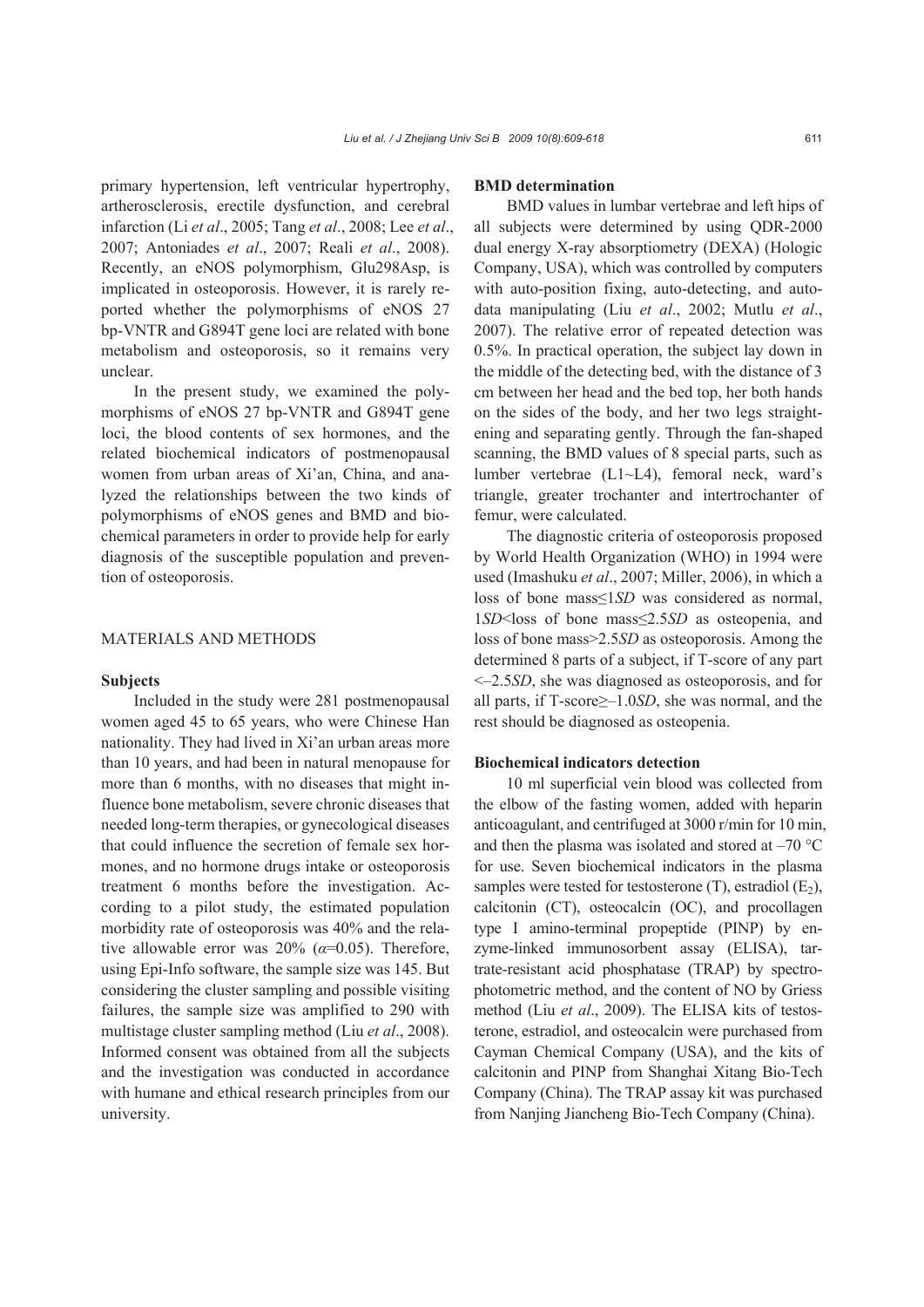## **Genomic DNA extraction**

0.2 ml anticoagulant blood was used to extract genomic DNA following the instruction in the TIANamp Blood genomic DNA extraction kit (Qiagen Company, USA). 50~200 ng/μl DNA (optical density ratio of 1.6~1.9 at 260/280 nm) was obtained.

#### **Detection of gene polymorphisms**

The eNOS gene is composed of 26 exons on chromosome 7q35-36 (Via *et al*., 2003), and there is a 27 bp-VNTR polymorphism in the 4th intron (Smith, *et al*., 2006). Polymerase chain reaction (PCR) method was used to detect eNOS 27 bp-VNTR gene polymorphism. The forward primer was 5′-AGGCCCTATGGTAGTGCCTTT-3′ and the reverse primer 5′-TCTCTTAGTGCTGTGGTCAC-3′ (Beijing Aoke Company, China). A 25-μl reaction contained 50~200 ng of genomic DNA, 10 μl of  $2.5\times$ Taq buffer, 0.4 μmol/L of each primer, 0.1 U of Taq DNA polymerase (Qagen Company, USA), and 100 μmol/L of each dNTP. PCR mixture was incubated at 95 °C for 5 min, and then run at 95 °C for 1 min, 63 °C for 30 s, and 72 °C for 30 s for 31 cycles, and a final extension of 72 °C for 10 min. The extended products were electrophoresed on 3% (w/v) agarose gels and visualized after ethidium bromide staining under ultraviolet transillumination.

Because of the G on the 894th position of the 7th exon of the eNOS gene mutated to T (G894T), the Asp replaces Glu on the 298th position of the protein. The genomic DNA was amplified using PCR and digested by restriction enzyme. Then PCR-restriction fragment length polymorphism (RFLP) method was used to detect eNOS G894T gene polymorphism. This region was amplified by PCR using the forward primer 5′-AAGGCACAGGAGACAGTGGATGGA-3′ and the reverse primer 5′-CCCAGTCAATCCC TTTGGTGCT-3′ (Beijing Aoke Company, China). A 25-μl PCR mixture contained 50~200 ng of genomic DNA, 10 μl of 2.5× Taq buffer, 100 μmol/L of each dNTP, 0.4 μmol/L of each primer, and 0.1 U of Taq DNA polymerase. After the first 95 °C for 5 min, the PCR reaction was run at 95 °C for 1 min, 59 °C for 30 s, and 72 °C for 40 s for 30 cycles, and a final extension of 72 °C for 10 min. 12 μl of PCR product was mixed with 5 U of restriction enzyme *Ban*II, 2 μl of 10× restriction enzyme digestion buffer, and 5μl of deionized water, and incubated at 37 °C for 3 h. The digested PCR products were electrophoresed on 2.5% (w/v) agarose gels and visualized after ethidium bromide staining under ultraviolet transillumination.

Finally, we randomly selected 10% of the samples to repeat the detection of eNOS G894T and eNOS 27 bp-VNTR gene polymorphisms, and the results were fully confirmed.

#### **Statistical analysis**

For the case-control analysis, chi-squared  $(\chi^2)$ tests were performed to compare genotypes and allele frequencies using the 2002 version of Epi\_Info (http://www.cdc.gov/epiinfo/). Values for *D*′, the normalised linkage disequilibrium statistic, were calculated by 2LD software. Haplotype frequencies were estimated using the program PHASE version 2.2, a software that implements a Bayesian statistical method for reconstructing haplotypes from population genotype data (Ma *et al*., 2006). The distribution of global haplotype frequencies in cases and controls was compared by the Epi Info program.

## RESULTS

#### **Basic information of subjects**

Complete BMD values were obtained from 281 subjects, among whom 280 had gene polymorphism results and 244 had plasma biochemical indicator results. According to the diagnostic criteria of osteoporosis proposed by WHO in 1994 (Imashuku *et al*., 2007; Miller, 2006), the 281 subjects were divided into normal group, osteopenia group, and osteoporosis group. The incidence of osteoporosis was found to be 43.77% (123/281), the osteopenia rate 45.20% (127/281), and the normal rate 11.03% (31/281). The BMD values in different body positions are listed in Table 1.

#### **Gene polymorphism detections**

The PCR products of eNOS intron 4 27 bp-VNTR polymorphism included a/a genotype with a 393-bp band, b/b genotype with a 420-bp band, and a/b heterozygous genotype with 393-bp and 420-bp bands (Fig.1a).

The PCR product of G894T polymorphism detection was 248 bp long. As *Ban*II restriction enzyme recognized G, but not T, the digested product of T/T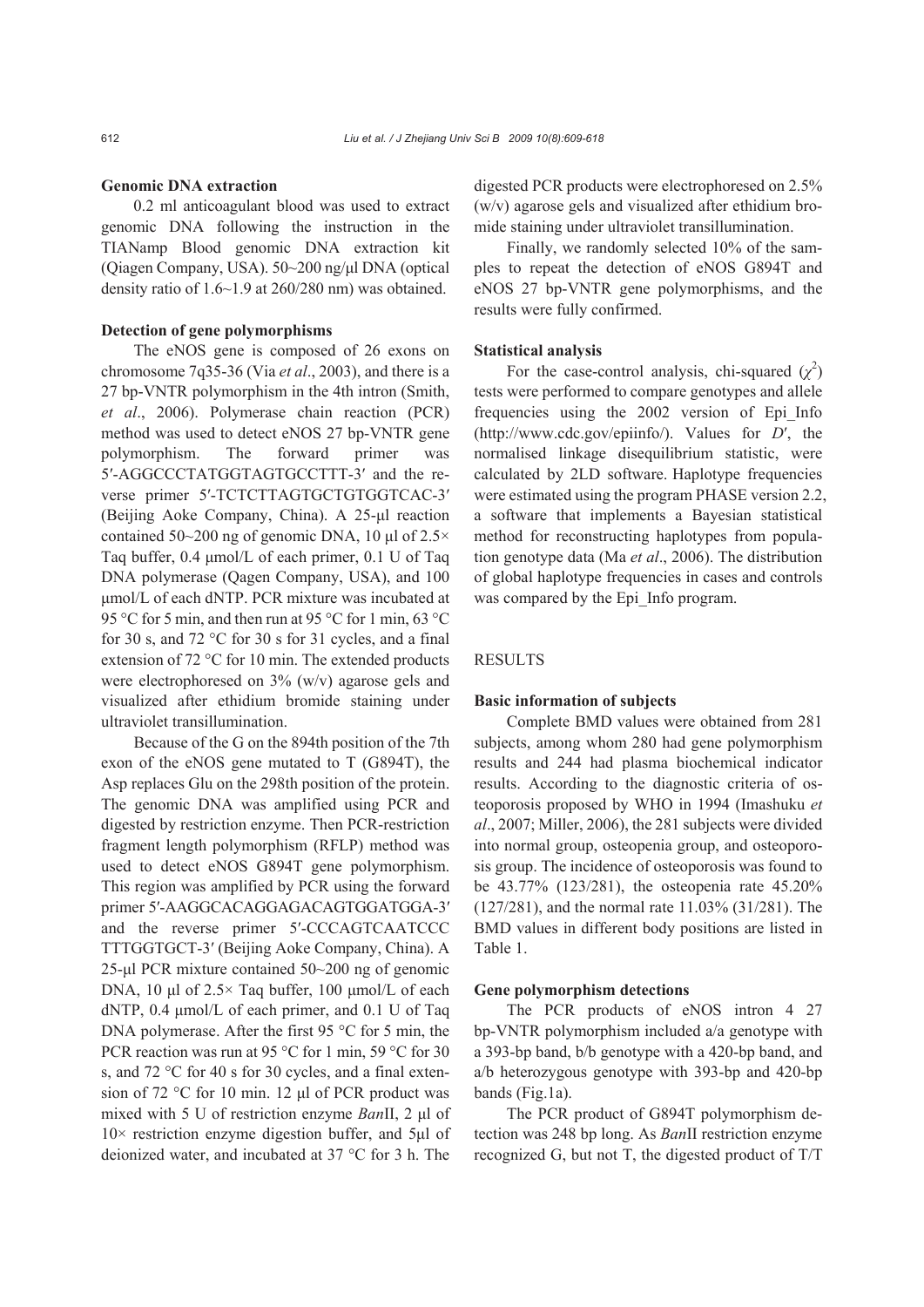**Table 1 BMD in different positions of subjects (g/cm2 )** 

| Group        | n   | NBMD.                          | TBMD                         | <b>WBMD</b>                    | LBMD.             |
|--------------|-----|--------------------------------|------------------------------|--------------------------------|-------------------|
| Normal       |     | $0.882\pm0.072$                | $0.746\pm 0.072$             | $0.906\pm0.205$                | $1126\pm0.074$    |
| Osteopenia   | 127 | $0.756 \pm 0.068$              | $0.629 \pm 0.062$            | $0.705 \pm 0.134$              | $0.951\pm0.095$   |
| Osteoporosis | 123 | $0.633 \pm 0.073$ <sup>*</sup> | $0.530\pm0.061$ <sup>*</sup> | $0.548 \pm 0.094$ <sup>*</sup> | $0.794 \pm 0.105$ |

NBMD: BMD of femur neck; TBMD: BMD of greater trochanter of femur; WBMD: BMD of ward's triangle of femur; LBMD: BMD of lumber vertebrae (L1~L4). \* *P*<0.05, significantly different compared with each two groups



**Fig.1 Results of (a) PCR amplified fragments of eNOS 27 bp-VNTR polymorphism and (b) enzyme digested products of eNOS G894T polymorphism**

(a) PCR results of the eNOS intron 4 27 bp-VNTR polymorphism. Lane M: 50 bp DNA Ladder Marker; Lane 1: b/b homozygous genotype; Lane 2: a/b heterozygous genotype; Lane 3: a/a homozygous genotype; (b) Enzyme digested results of the eNOS G894T polymorphism. Lane M: D2000 DNA Ladder Marker; Lane 1: G/G homozygous genotype; Lanes 2 and 4: T/T homozygous genotype; Lane 3: G/T heterozygous genotype

homozygous genotype was a 248-bp band. The G/G homozygous genotype had two bands, 163 bp and 85 bp, and the G/T heterozygous genotype had three bands, 248, 163, and 85 bp (Fig.1b).

## **Relationship between gene polymorphism and BMD**

The average BMD of the femur neck in T/T genotype women was  $(0.817\pm0.143)$  $g/cm^2$ ,

significantly higher than that in  $G/G$  ((0.714 $\pm$ 0.109)  $g/cm<sup>2</sup>$ ) genotype women and that in G/T ((0.717±0.099) g/cm2 ) genotype women (*P*<0.05). The BMD of ward's triangle in T/T genotype women was  $(0.789 \pm 0.200)$  g/cm<sup>2</sup>, significantly higher than that in G/G  $((0.648 \pm 0.155)$  g/cm<sup>2</sup>) genotype women  $(P<0.05)$ . The average BMD of L1 $\sim$ L4 in T/T genotype women was  $(1.067 \pm 0.183)$  g/cm<sup>2</sup>, significantly higher than that in G/G ((0.899 $\pm$ 0.145) g/cm<sup>2</sup>) genotype women and that in G/T ((0.904 $\pm$ 0.136) g/cm<sup>2</sup>) genotype women (*P*<0.05). The average BMD of the femur neck in a/a genotype was  $(0.867 \pm 0.087)$  g/cm<sup>2</sup>, significantly higher than that in  $b/b$  ((0.714 $\pm$ 0.109)  $g/cm<sup>2</sup>$ ) genotype women ( $P<0.05$ ). The BMD of some parts in T/T genotype women and a/a genotype women increased (Table 2).

## **Relationship between gene polymorphisms and biochemical indicators**

The plasma testosterone concentration of G/T genotype was (38.2±4.4) ng/dl, significantly higher than that of G/G genotype  $((36.1 \pm 5.8)$  ng/dl $)(P<0.05)$ . The plasma osteocalcin of G/T genotype is  $(6.2\pm2.0)$ ng/ml, significantly higher than that of G/G genotype  $((5.1\pm1.9)$  ng/ml) and that of TT genotype  $((4.2\pm1.9)$ ng/ml) (*P*<0.05). The plasma estradiol concentration of a/a genotype was  $(101.0\pm18.4)$  pg/ml, significantly higher than that of b/b genotype  $((70.7\pm18.6)$  pg/ml) (*P*<0.01). Therefore, the plasma testosterone and osteocalcin concentrations of G/T genotype significantly increased; the plasma estradiol concentrations of a/a genotype significantly increased (Table 3).

## **Relationship between genotypes and allelic frequencies and osteoporosis**

The results showed that eNOS G/G homozygotes accounted for 86.06% (105/122) in osteoporosis patients, 76.38% (97/127) in osteopenia women, and 83.87% (26/31) in normal group (*P*>0.05). The eNOS a/a homozygous was zero in the osteoporosis group,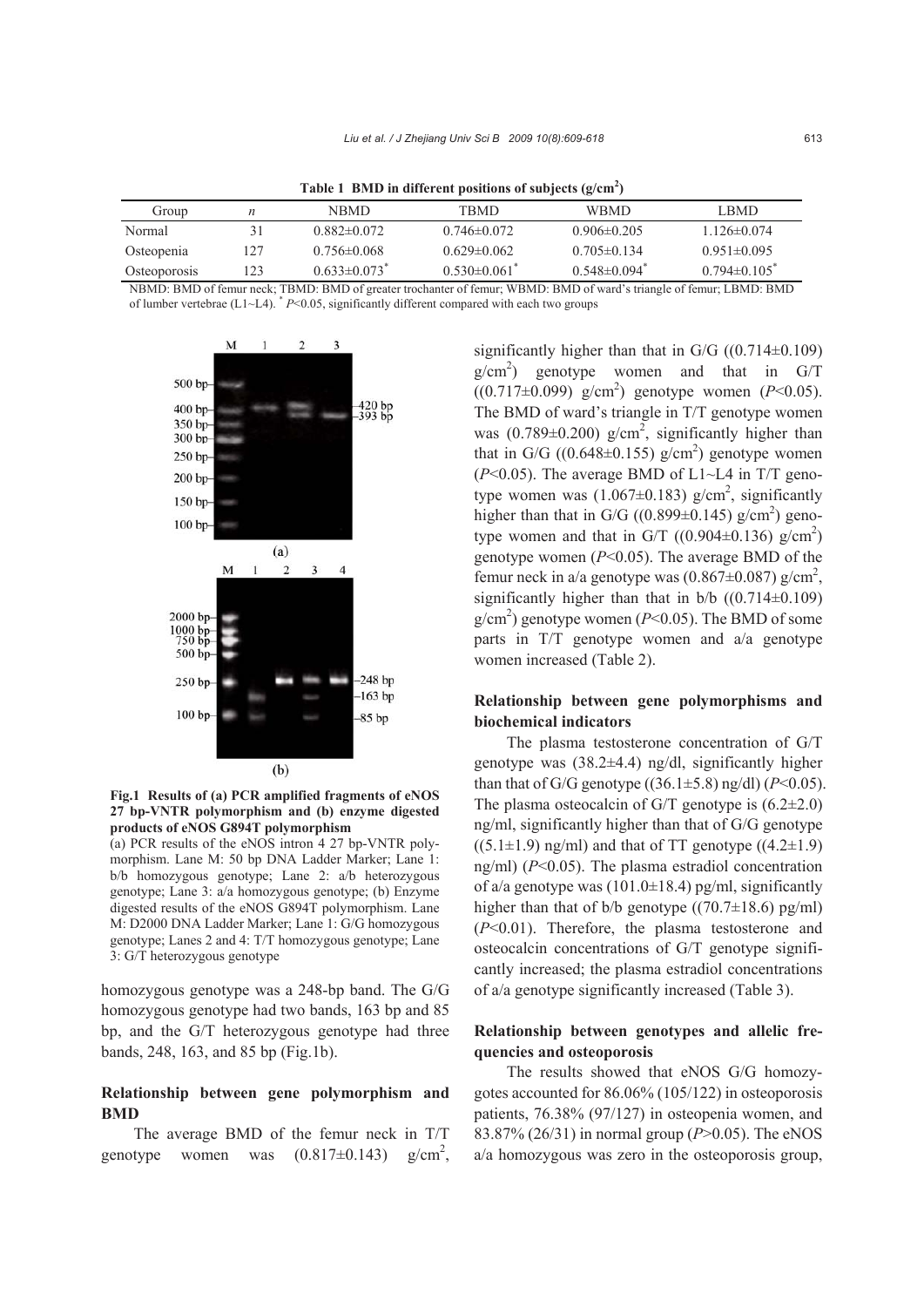0.79% (1/127) in the osteopenia group, and 3.23%  $(1/31)$  in normal group ( $P \le 0.05$ ). In the osteoporosis group a allele accounted for 5.33% (13/244), in the osteopenia group 10.24% (26/254), and in the normal group 16.13% (10/62) (*P*<0.05, odds ratio (*OR*)= 0.29, 95% confidence interval (*CI*)=0.11~0.77). The a/a genotype and the a allele had a protective effect on osteoporosis (Tables 4 and 5).

### **Relationship between haplotype and osteoporosis**

The haplotype analysis showed that G-b accounted for 87.7% (214/244) in the osteoporosis group (*P*<0.05, *OR*=2.48, 95% *CI*=1.18~5.18). G-a accounted for 5.3% (13/244) in the osteoporosis group (*P*<0.05, *OR*=0.29, 95% *CI*=0.11~0.77). The results show that G-b was an osteoporosis risk factor, and G-a a protective factor for osteoporosis (Table 6).

|  | Table 2 Relationship between eNOS G894T and 27 bp-VNTR gene polymorphisms and BMD (g/cm <sup>2</sup> ) |  |
|--|--------------------------------------------------------------------------------------------------------|--|
|  |                                                                                                        |  |

| Genotype   |                  | <b>NBMD</b>                                      |                  | <b>TBMD</b>       |                  | <b>WBMD</b>                     | <b>LBMD</b>      |                                |  |
|------------|------------------|--------------------------------------------------|------------------|-------------------|------------------|---------------------------------|------------------|--------------------------------|--|
|            | $\boldsymbol{n}$ | $Mean \pm SD$                                    | $\boldsymbol{n}$ | $Mean \pm SD$     | $\boldsymbol{n}$ | $Mean \pm SD$                   | $\boldsymbol{n}$ | $Mean \pm SD$                  |  |
| G894T      |                  |                                                  |                  |                   |                  |                                 |                  |                                |  |
| G/G        | 228              | $0.714\pm0.109$                                  | 228              | $0.596 \pm 0.093$ | 228              | $0.648\pm0.155$                 | 226              | $0.899 \pm 0.145$              |  |
| G/T        | 46               | $0.717 \pm 0.099$                                | 46               | $0.603 \pm 0.096$ | 46               | $0.693 \pm 0.230$               | 45               | $0.904 \pm 0.136$              |  |
| T/T        | 6                | $0.817 \pm 0.143$ <sup>*</sup>                   | 6                | $0.671 \pm 0.110$ | 6                | $0.789 \pm 0.200$ <sup>**</sup> | 5                | $1.067 \pm 0.183$ <sup>*</sup> |  |
| 27 bp-VNTR |                  |                                                  |                  |                   |                  |                                 |                  |                                |  |
| a/a        | 2                | $0.867 \pm 0.087$ ***                            | 2                | $0.722 \pm 0.118$ | $\overline{c}$   | $0.764\pm0.064$                 | $\overline{2}$   | $1.050\pm0.168$                |  |
| a/b        | 45               | $0.724\pm 0.105$                                 | 45               | $0.606 \pm 0.098$ | 45               | $0.666\pm0.135$                 | 45               | $0.910\pm0.132$                |  |
| b/b        | 233              | $0.714\pm 0.109$                                 | 233              | $0.597\pm0.093$   | 233              | $0.656 \pm 0.179$               | 229              | $0.900 \pm 0.148$              |  |
| Total      | 280              | $0.716 \pm 0.109$                                | 280              | $0.599 \pm 0.094$ | 280              | $0.659 \pm 0.172$               | 276              | $0.903 \pm 0.146$              |  |
|            |                  | $\sim$ $\sim$ $\sim$ $\sim$ $\sim$ $\sim$ $\sim$ |                  |                   |                  | $\sim$ $\sim$<br>$\mathbf{v}$   |                  | $\cdots$ $\cdots$              |  |

*n*: number of samples. NBMD: BMD of femur neck; TBMD: BMD of greater trochanter of femur; WBMD: BMD of ward's triangle of femur; LBMD: BMD of lumber vertebrae (L1~L4). \* *P*<0.05, significantly different compared with G/G, G/T; \*\**P*<0.05, significantly different compared with  $G/G$ ; \*\*\*  $P<0.05$ , significantly different compared with  $b/b$ 

|  |  |  |  |  |  |  |  | Table 3 Relationship between eNOS G894T and 27 bp-VNTR gene polymorphisms and biochemical indicators |  |
|--|--|--|--|--|--|--|--|------------------------------------------------------------------------------------------------------|--|
|--|--|--|--|--|--|--|--|------------------------------------------------------------------------------------------------------|--|

|            | $T$ (ng/dl)                                                                                                                                                                                                                                               |               | $OC$ (ng/ml)                                                    |               | TRAP (U/L)                        | $E_2$ (pg/ml)                                                                                                                                                                                                                                                                                            | $PINP$ (ng/ml)<br>$CT$ (pg/ml) |                    |                |                          | $NO$ (nmol/L) |                                                      |
|------------|-----------------------------------------------------------------------------------------------------------------------------------------------------------------------------------------------------------------------------------------------------------|---------------|-----------------------------------------------------------------|---------------|-----------------------------------|----------------------------------------------------------------------------------------------------------------------------------------------------------------------------------------------------------------------------------------------------------------------------------------------------------|--------------------------------|--------------------|----------------|--------------------------|---------------|------------------------------------------------------|
|            | <i>n</i> Mean $\pm SD$                                                                                                                                                                                                                                    | $\mathfrak n$ | Mean±SD                                                         | $\mathfrak n$ | Mean $\pm SD$ <i>n</i>            | $Mean \pm SD$                                                                                                                                                                                                                                                                                            |                                | $n$ Mean $\pm SD$  | $\mathfrak{n}$ |                          |               | Mean $\pm SD$ <i>n</i> Mean $\pm SD$                 |
| G894T      |                                                                                                                                                                                                                                                           |               |                                                                 |               |                                   |                                                                                                                                                                                                                                                                                                          |                                |                    |                |                          |               |                                                      |
|            | $G/G$ 195 36.1 $\pm$ 5.8                                                                                                                                                                                                                                  |               | 195 $5.1 \pm 1.9$                                               |               |                                   | $191$ 5.95 $\pm$ 2.89 182 71.6 $\pm$ 18.2                                                                                                                                                                                                                                                                |                                |                    |                |                          |               | $18823.9\pm19.1$ $18637.6\pm26.3$ 190 $107.3\pm52.6$ |
| G/T        | 44 38.2 $\pm$ 4.4 <sup>*</sup>                                                                                                                                                                                                                            |               | 44 $6.2 \pm 2.0$ <sup>**</sup>                                  |               | 44 $6.39\pm2.73$ 40 $71.4\pm21.0$ |                                                                                                                                                                                                                                                                                                          |                                | 41 20.2 $\pm$ 16.5 |                |                          |               | 44 $56.8 \pm 37.0$ 42 $117.3 \pm 52.3$               |
| T/T        | $5\quad 36.8 \pm 8.5$                                                                                                                                                                                                                                     |               | $5\quad 4.2\pm 1.9$ $5\quad 7.15\pm 4.03$ $5\quad 70.0\pm 16.3$ |               |                                   |                                                                                                                                                                                                                                                                                                          |                                |                    |                |                          |               | $5\,22.2\pm13.6$ $5\,21.7\pm14.9$ $5\,117.6\pm60.1$  |
| 27 bp-VNTR |                                                                                                                                                                                                                                                           |               |                                                                 |               |                                   |                                                                                                                                                                                                                                                                                                          |                                |                    |                |                          |               |                                                      |
| a/a        | 2 36.7 $\pm$ 1.29                                                                                                                                                                                                                                         |               | 2 $3.3 \pm 0.7$                                                 |               |                                   | 2 4.84±1.44 2 101.0±18.4 <sup>***</sup> 2 -                                                                                                                                                                                                                                                              |                                |                    | 2 <sup>0</sup> | $\overline{\phantom{0}}$ |               | 2 $52.5 \pm 14.8$                                    |
| a/b        | 40 36.0 $\pm$ 6.2                                                                                                                                                                                                                                         | 40            | $4.9 \pm 1.7$                                                   |               | $39 \quad 5.48 \pm 3.18$          | 37 74.7±17.5                                                                                                                                                                                                                                                                                             |                                | $3930.4 \pm 31.3$  |                |                          |               | 39 36.1±26.4 38 108.5±51.0                           |
| b/b        | $202 \quad 36.6 \pm 5.6$<br>range and the state of the state of the state of the state of the state of the state of the state of the state of the state of the state of the state of the state of the state of the state of the state of the state of the |               | $202 \quad 5.3 \pm 2.0$                                         |               |                                   | 199 6.18±2.83 188 70.7±18.6 193 22.0±19.0 194 42.3±36.4 197 110.0±53.0<br>the contract of the second state of the contract of the contract of the contract of the contract of the contract of the contract of the contract of the contract of the contract of the contract of the contract of the contra |                                |                    |                |                          |               |                                                      |

*n*: number of samples;  $* P \le 0.05$ , significantly different compared with G/G;  $** P \le 0.05$ , significantly different compared with b/b<br> $**P \le 0.05$ , significantly different compared with b/b

**Table 4 Relationship between genotypes of eNOS G894T and osteoporosis** 

| Group        |     | Genotype <sup>a</sup> |             |            |                          | Allele <sup>a</sup> |             |                          | <b>OR</b>          |
|--------------|-----|-----------------------|-------------|------------|--------------------------|---------------------|-------------|--------------------------|--------------------|
|              | n   | G/G                   | G/T         | T/T        | $(P$ value) <sup>b</sup> |                     |             | $(P$ value) <sup>b</sup> | $(95\% \, C)$      |
| Osteoporosis | 122 | 105                   | 7           |            | 3.97                     | 227                 |             | 0.52                     | 1.43               |
|              |     | $(86.06\%)$           | $(13.82\%)$ | $(0\%)$    | (0.138)                  | $(93.03\%)$         | $(6.97\%)$  | (0.470)                  | $(0.48 - 4.09)$    |
| Osteopenia   | 127 | 97                    | 25          |            | 0.84                     | 219                 | 35          | 0.74                     | 0.67               |
|              |     | $(76.38\%)$           | $(19.69\%)$ | $(3.94\%)$ | (0.658)                  | $(86.22\%)$         | $(13.78\%)$ | (0.389)                  | $(0.24 \sim 1.77)$ |
| Normal       | 31  | 26                    |             |            |                          | 56                  |             |                          |                    |
|              |     | $(83.87\%)$           | $(12.9\%)$  | $(3.23\%)$ |                          | $(90.32\%)$         | $(9.68\%)$  |                          |                    |

*n*: number of samples. <sup>a</sup>Percentage for each single nucleotide polymorphism (SNP) is given in parentheses; <sup>b</sup>Compared with the normal group. *D*′=1.0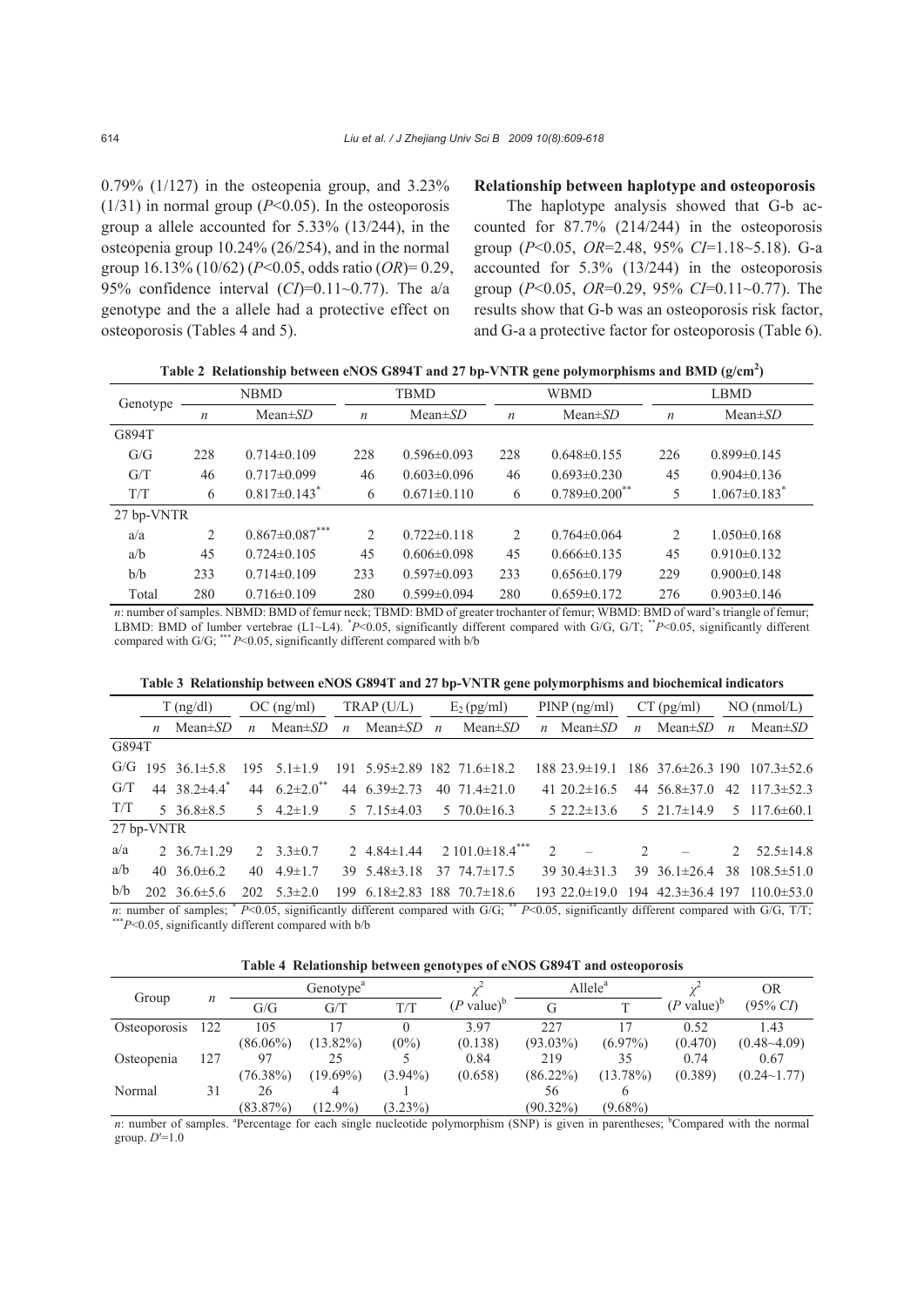| Group        |     | Genotype <sup>a</sup> |             |             |                          | $\text{Allele}^a$ |             |                          | <i>OR</i>          |
|--------------|-----|-----------------------|-------------|-------------|--------------------------|-------------------|-------------|--------------------------|--------------------|
|              |     | a/a                   | a/b         | b/b         | $(P$ value) <sup>b</sup> |                   |             | $(P$ value) <sup>b</sup> | $(95\% \, C)$      |
| Osteoporosis | 122 |                       | 13          | 109         | 9.04                     |                   | 231         | 8.30                     | 0.29               |
|              |     | $(0\%)$               | $(10.66\%)$ | $(89.34\%)$ | (0.01)                   | $(5.33\%)$        | $(94.67\%)$ | (0.004)                  | $(0.11 - 0.77)$    |
| Osteopenia   | 127 |                       | 24          | 102         | 2.04                     | 26                | 228         | 1.71                     | 0.59               |
|              |     | $(0.79\%)$            | $(18.9\%)$  | $(80.31\%)$ | (0.362)                  | $(10.24\%)$       | $(89.76\%)$ | (0.190)                  | $(0.25 \sim 1.41)$ |
| Normal       | 31  |                       |             | 22          |                          | 10                | 52          |                          |                    |
|              |     | $(3.23\%)$            | $(25.81\%)$ | $(70.97\%)$ |                          | $(16.13\%)$       | $(83.87\%)$ |                          |                    |

**Table 5 Relationship between genotypes of eNOS 27 bp-VNTR and osteoporosis**

*n*: number of samples. <sup>a</sup>Percentage for each single nucleotide polymorphism (SNP) is given in parentheses; <sup>b</sup>Compared with the normal group. *D*′=1.0

**Table 6 Relationship between haplotypes of eNOS G894T and 27 bp-VNTR and osteoporosis** 

| Haplotype | Osteoporosis <sup>a</sup>                                          | Osteopenia <sup>a</sup> | Normal <sup>a</sup> |              | Osteoporosis-normal    | Osteopenia-normal            |                          |  |  |  |  |  |  |
|-----------|--------------------------------------------------------------------|-------------------------|---------------------|--------------|------------------------|------------------------------|--------------------------|--|--|--|--|--|--|
|           |                                                                    |                         |                     | $(P$ value)  | OR (95% CI)            | $\gamma^2$ ( <i>P</i> value) | OR (95% CD)              |  |  |  |  |  |  |
| $G-b$     | 214 (87.7%)                                                        | $195(76.8\%)$           | $46(74.2\%)$        | 7.07 (0.008) | $2.48(1.18-5.18)$      | 0.18(0.749)                  | $1.15(0.58 \sim 2.27)$   |  |  |  |  |  |  |
| T-b       | $17(7.0\%)$                                                        | $33(13.0\%)$            | $6(9.7\%)$          | 0.52(0.470)  | $0.70(0.24 \sim 2.09)$ | 0.51(0.477)                  | $1.39(0.52\text{~}3.91)$ |  |  |  |  |  |  |
| $G-a$     | $13(5.3\%)$                                                        | $24(9.4\%)$             | $10(16.1\%)$        | 8.30(0.004)  | $0.29(0.11-0.77)$      | 2.32(0.128)                  | $0.54(0.23\text{~}1.30)$ |  |  |  |  |  |  |
| $T-a$     | $0(0\%)$                                                           | $2(0.8\%)$              | $0(0\%)$            |              |                        | 0.49(0.483)                  | Undefined                |  |  |  |  |  |  |
| Globe     |                                                                    |                         |                     | 9.22(0.027)  |                        | 3.04(0.385)                  |                          |  |  |  |  |  |  |
|           | <sup>a</sup> Percentage for each haplotype is given in parentheses |                         |                     |              |                        |                              |                          |  |  |  |  |  |  |

#### DISCUSSION

Human gene polymorphisms are derived from the different copying numbers of repeat sequences in genome, and also come from the variation of a single nucleotide. They are usually divided into three types: restriction fragment length polymorphism (RFLP), the polymorphisms of DNA repeat sequences, and single nucleotide polymorphism (SNP) (Zhang *et al*., 2005; Blair *et al*., 2003; Malone *et al*., 2008). In recent years, the research of the relationship between the gene polymorphisms and the susceptibility to diseases has drawn more and more attentions, providing meaningful references for clinical diagnosis, treatment, and prognosis (Shah, 2007; Yang *et al*., 2008). It has been reported that polymorphisms are associated with osteoporosis (Williams and Spector, 2006; 2007; Pocock *et al*., 1987; Ralston, 2007). Strong associations between the risk of osteoporosis and specific polymorphisms of the VDR, ESR1 and COL1A1 genes have been reported (Williams and Spector, 2006; 2007; Pocock *et al*., 1987; Ralston, 2007). However, the relationship between the polymorphism of eNOS gene and osteoporosis has just recently been studied, remaining unclear (Taylor *et al*., 2006; Cho *et al*., 2008; Firat *et al*., 2009).

NO is an important factor in regulating bone metabolism. A large number of studies have shown a close relation between the bone metabolism and the NO level (van't Hof and Ralston, 2001; Brennan *et al*., 2003; van't Hof *et al*., 2004). Low NO concentration is necessary for the maintenance of the normal function of osteoblast and osteoclast. A slightly elevated NO concentration often shows an inhibition for osteoclast, while for the osteoblast it promotes a formation. High NO concentrations inhibit the formation and differentiation of osteoblast and osteoclast (Brennan *et al*., 2003; van't Hof *et al*., 2004; Wimalawansa, 2008). The effect of NO-mediated estrogen on the bone tissue has been extensively studied and confirmed (Wimalawansa, 2008).

The eNOS isoforms seem to play a key role in regulating osteoblast activity and bone formation since eNOS knockout mice have osteoporosis due to defective bone formation (Aguirre *et al*., 2001; Armour *et al*., 2001). Studies have indicated that the NO derived from the eNOS pathway acts as a mediator of the oestrogen effects on bone (van't Hof and Ralston, 2001). eNOS also mediates the effects of mechanical loading on the skeleton where it acts along with prostaglandins to promote bone formation and suppress bone resorption (van't Hof and Ralston, 2001). The previous studies found that eNOS gene polymorphisms can change the activity of eNOS protein, thereby changing the NO concentration in tissues, and NO can impact the trabecular bone volume and structure by influencing the function of osteoclast and osteoblast (van't Hof and Ralston, 2001; Grassi *et al*., 2006). Few studies on the relationships between polymorphisms of eNOS gene and osteoporosis have been reported (Taylor *et al*., 2006; Cho *et al*., 2008; Firat *et al*., 2009). The study by Taylor *et al*.(2006)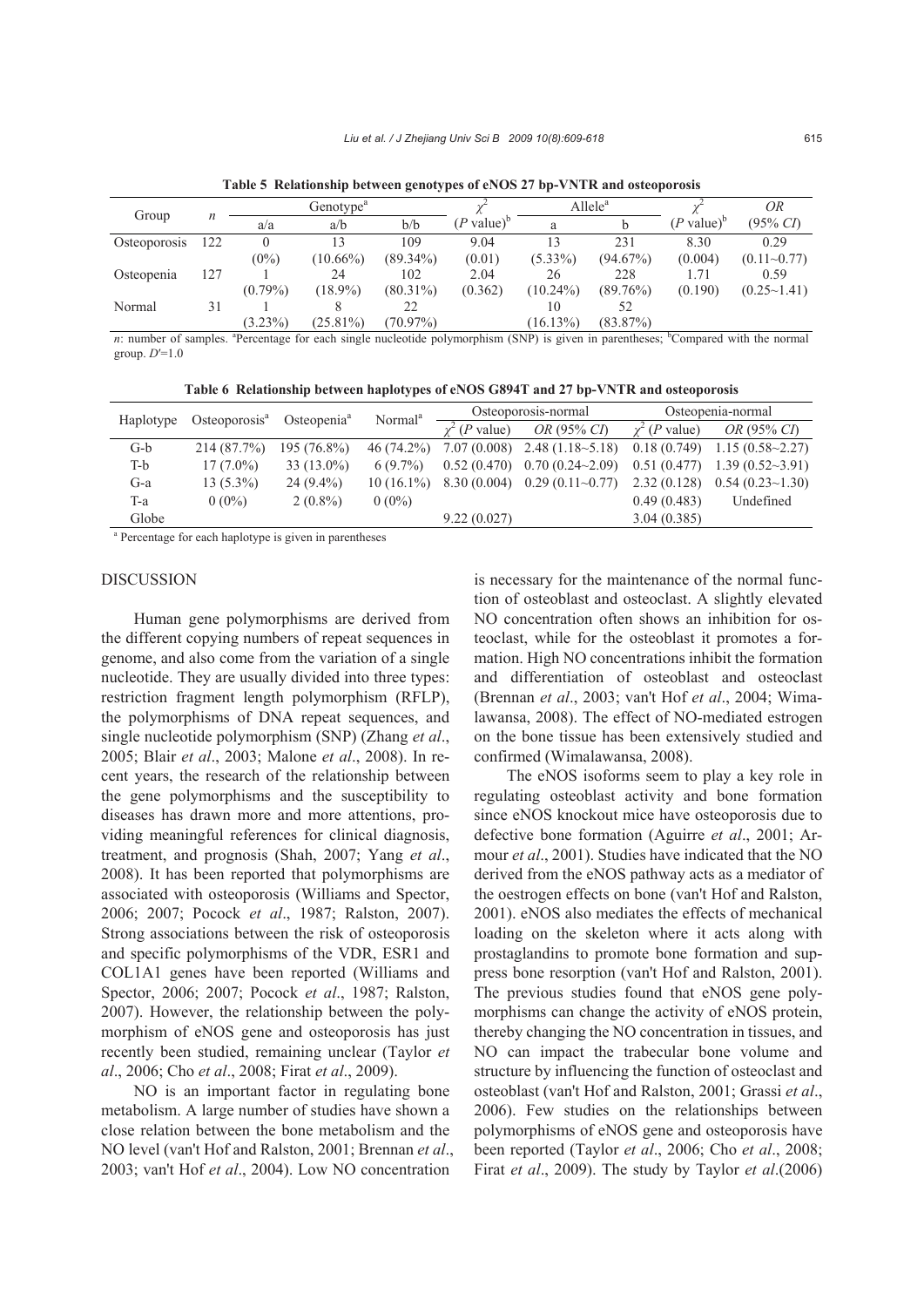failed to demonstrate an association between the eNOS polymorphism, Glu298Asp, and osteoporotic fracture and BMD, while they found a relatively weak association between the eNOS genotypes and hip fracture. Also, Cho *et al*.(2008) investigated 18 polymorphisms including Glu298Asp and found that the Glu298Asp polymorphism was not associated with BMD. Firat *et al*.(2009) suggested that eNOS gene polymorphisms, T-786C and Glu298Asp, were not major contributors to adult BMD in the postmenopausal Turkish women.

In the present study, through literature reviews we chose two polymorphism loci of the closest relationship between the eNOS and other diseases as the detection sites, which were located at the eNOS gene exon 7 G894T mutation and intron 4 27 bp-VNTR loci (Aguirre *et al*., 2001; Cho *et al*., 2008). We performed clinical testing to examine the associated biochemical markers. The results show that the two eNOS gene polymorphisms affected the BMD of various body parts, and that the average BMD of T/T genotype from the femur neck, ward's triangle and lumbar vertebrae increased significantly, and the average BMD of a/a genotype of the femoral neck was significantly higher than that of b/b genotype. But there was no correlation between the gene polymorphism and plasma NO. This suggests that the concentration of plasma NO did not fully reflect the local bone tissue. Activities of iNOS and cNOS also influence blood NO concentration (van't Hof and Ralston, 2001).

Our study indicates that the women with genotypes of eNOS G894T G/T have significantly higher plasma concentrations of testosterone and osteocalcin. It is generally believed that androgen may be related to the osteoblast differentiation (Alexandre, 2005). Testosterone is the most active androgen in women, and with the decrease of testosterone levels, the direct effect of androgen on maintaining bone quality will be lowered (Tok *et al*., 2004). Almost all circulating osteocalcin is produced by osteoblasts; therefore, the concentration of blood osteocalcin may specifically reflect the activity of osteoblasts (Lee *et al*., 2000). The increases of testosterone and osteocalcin should reflect the activation of osteoblasts, enhancement of bone turnover, and increase of BMD. However, we observed that the BMD in women with G/T genotype was significantly lower than that in those with T/T genotype. The relationship between G894T polymorphism and osteoporosis may be complicated and influenced by other uncertain factors.

Our results also show that the blood concentration of estradiol increased significantly in women with eNOS 27 bp-VNTR a/a genotype. The ovary function of postmenopausal women declines gradually with the decrease of estrogen level. However, the deficiency of estrogen, as a very important risk factor, leads to increasing bone absorption and affects the formation of extracellular matrix and the deposition of calcium salt (Gambacciani and Vacca, 2004; Riggs *et al*., 2003). The women with a/a genotype increased blood estradiol and had significant enhancement of local BMD. In addition, the frequency of a allele in normal women was significantly higher than that in osteopenia and osteoporosis women, suggesting that a/a genotype or a allele of eNOS 27 bp-VNTR locus may protect the women from osteoporosis. The protective effects may result from influencing estrogen level or interaction between estrogen and NO. The haplotype analysis in our study showed that G-b was an osteoporosis risk factor, and G-a a protective factor.

Taken together, the present study shows that eNOS G894T G/T genotype influences the plasma testosterone and osteocalcin concentrations, and T/T genotype influences BMD. The a/a genotype and a allele of eNOS 27 bp-VNTR may have protective effects on osteoporosis through influencing estrogen level and interaction of estrogen with NO. The findings provide a useful reference for early clinical intervention and prevention of osteoporosis.

#### **References**

- Aguirre, J., Buttery, L., O'Shaughnessy, M., Afzal, F., Fernandez de Marticorena, I., Hukkanen, M., Huang, P., MacIntyre, I., Polak, J., 2001. Endothelial nitric oxide synthase gene-deficient mice demonstrate marked retardation in postnatal bone formation, reduced bone volume, and defects in osteoblast maturation and activity. *The American Journal of Pathology*, **158**(1):247-257.
- Alexandre, C., 2005. Androgens and bone metabolism. *Joint Bone Spine*, **72**(3):202-206. [doi:10.1016/j.jbspin.2004.04. 004]
- Antoniades, C.A., Tousoulis, D., Vasiliadou, C., Pitsavos, C., Marinou, K., Stefanadi, E., Koumallos, N., Toulouzas, K., Siasos, G., Chrysochoou, C., *et al*., 2007. Genetic polymorphism G894T on eNOS gene increases the smoking-associated risk for premature myocardial infarction: a gene-environment interaction. *Journal of the American College of Cardiology*, **49**(9):336a-336a.
- Armour, K.E., Armour, K.J., Gallagher, M.E., Gödecke, A., Helfrich, M.H., Reid, D.M., Ralston, S.H., 2001. Defective bone formation and anabolic response to exogenous estrogen in mice with targeted disruption of endothelial nitric oxide synthase. *Endocrinology*, **142**(2): 760-766. [doi:10.1210/en.142.2.760]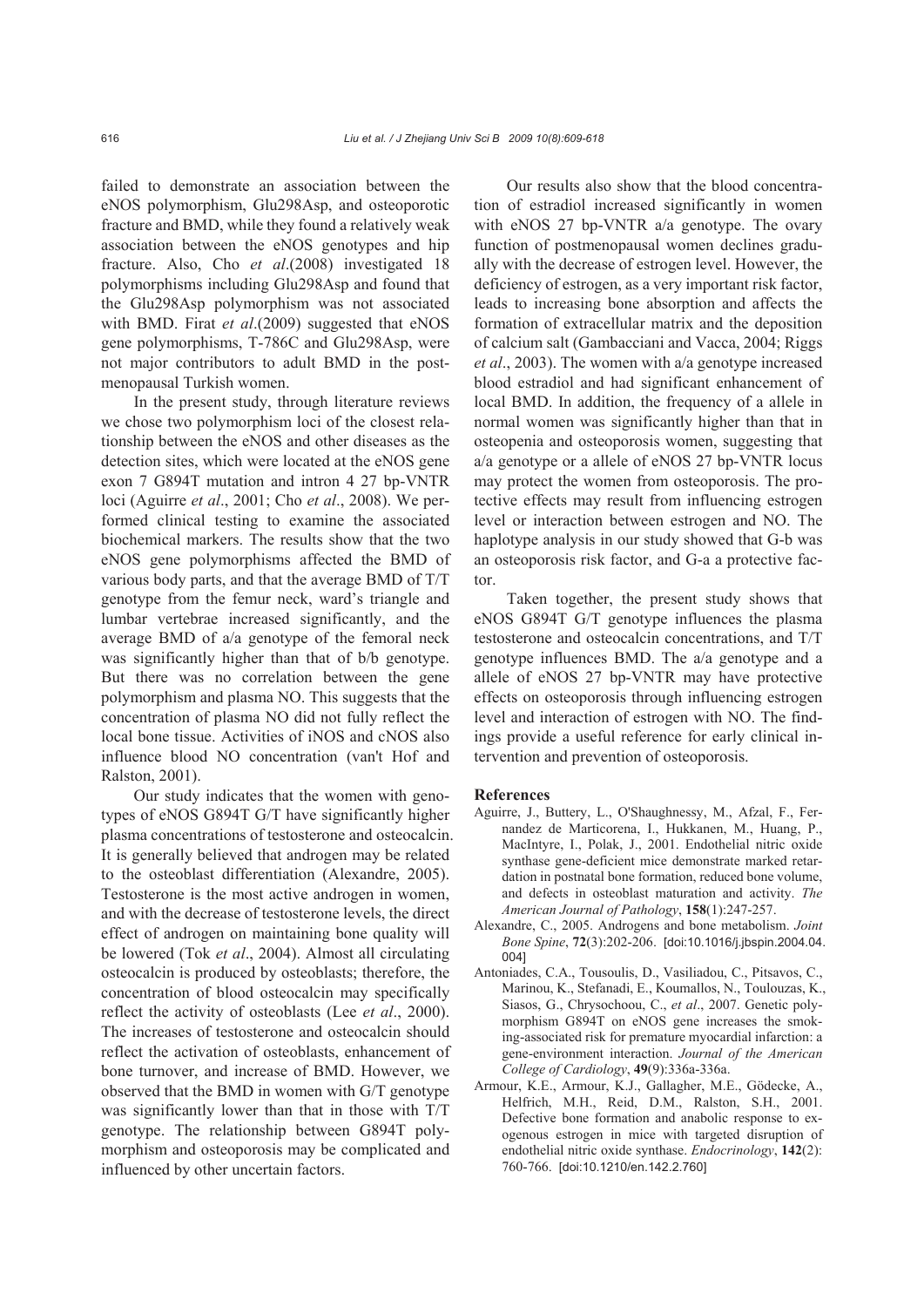- Benjafield, A.V., Morris, B.J., 2000. Association analyses of endothelial nitric oxide synthase gene polymorphisms in essential hypertension. *American Journal of Hypertension*, **13**(9):994-998. [doi:10.1016/S0895-7061(00)00282-X]
- Blair, M.W., Pedraza, F., Buendia, H.F., Gaitan-Solis, E., Beebe, S.E., Gepts, P., Tohme, J., 2003. Development of a genome-wide anchored microsatellite map for common bean (*Phaseolus vulgaris* L.). *TAG Theoretical and Applied Genetics*, **107**(8):1362-1374. [doi:10.1007/s00122- 003-1398-6]
- Brennan, P.A., Sharma, S., Bowden, J.R., Umar, T., 2003. Expression of inducible nitric oxide synthase in bone metastases. *European Journal of Surgical Oncology*, **29**(7):619-623. [doi:10.1016/S0748-7983(03)00105-7]
- Cho, K., Demissie, S., Dupuis, J., Cupples, L.A., Kathiresan, S., Beck, T.J., Karasik, D., Kiel, D.P., 2008. Polymorphisms in the endothelial nitric oxide synthase gene and bone density/ultrasound and geometry in humans. *Bone*, **42**(1):53-60. [doi:10.1016/j.bone.2007.09.051]
- Cicinelli, E., Ignarro, D.J., Lograno, M., Galantino, P., Balzano, G., Schonauer, L.M., 1996. Circulating levels of nitric oxide in fertile women in relation to the menstrual cycle. *Fertility and Sterility*, **66**(6):1036-1038.
- Firat, S.C., Cetin, Z., Samanci, N., Aydin, F., Balci, N., Gungor, F., Firat, M.Z., Luleci, G., Karauzum, S.B., 2009. Evaluation of eNOS gene polymorphisms in relation to BMD in postmenopausal women. *Maturitas*, in press. [doi:10.1016/j.maturitas.2009.05.004]
- Gambacciani, M., Vacca, F., 2004. Postmenopausal osteoporosis and hormone replacement therapy. *Minerva Medica*, **95**(6):507-520.
- Grassi, F., Fan, X., Rahnert, J., Weitzmann, M.N., Pacifici, R., Nanes, M.S., Rubin, J., 2006. Bone re/modeling is more dynamic in the endothelial nitric oxide synthase $(-/-)$ mouse. *Endocrinology*, **147**(9):4392-4399. [doi:10.1210/ en.2006-0334]
- Haas, M.L., Moore, K., 2007. Osteoporosis: an invisible, undertreated, and neglected disease of elderly men. *Journal of Elder Abuse & Neglect*, **19**(1):61-73. [doi: 10.1300/J084v19n01\_05]
- Hoffmann, I.S., Tavares-Mordwinkin, R., Castejon, A.M., Alfieri, A.B., Cubeddu, L.X., 2005. Endothelial nitric oxide synthase polymorphism, nitric oxide production, salt sensitivity and cardiovascular risk factors in Hispanics. *Journal of Human Hypertension*, **19**:233-240. [doi:10.1038/sj.jhh.1001801]
- Ilich, J.Z., Kerstetter, J.E., 2000. Nutrition in bone health revisited: a story beyond calcium. *Journal of the American College of Nutrition*, **19**(6):715-737.
- Imashuku, Y., Takada, M., Murata, K., 2007. Comparisons of bone mass measurements on various skeletal sites including quantitative ultrasonography of the calcaneus for assessing age-related losses, their correlations, and diagnostic agreement using the Japanese and WHO criteria for osteoporosis. *Radiation medicine*, **25**(4):148-154. [doi:10.1007/s11604-006-0117-z]
- Kozak, W., Kozak, A., 2003. Genetic models in applied physiology. Differential role of nitric oxide synthase isoforms in fever of different etiologies: studies using Nos gene-deficient mice. *Journal of Applied Physiology*, **94**(6):2534-2544.
- Lee, A.J., Hodges, S., Eastell, R., 2000. Measurement of os-

teocalcin. *Annals of Clinical Biochemistry*, **37**(Pt 4): 432-446. [doi:10.1258/0004563001899573]

- Lee, Y.C., Huang, C.H., Wang, C.J., Liu, C.C., Wu, W.J., Chang, L.L., Lin, H.H., 2007. The associations among eNOS G894T gene polymorphism, erectile dysfunction and related risk factors*. BJU international*, **100**(5): 1116-1120.
- Lewiecki, E.M., 2008. Prevention and treatment of postmenopausal osteoporosis. *Obstetrics and Gynecology Clinics of North America*, **35**(2):301-315. [doi:10.1016/ j.ogc.2008.03.007]
- Li, D.B., Hua, Q., Pi, L., 2005. Synergistic effect between eNOS gene G894T and GNB3 gene C825T polymorphisms in patients with essential hypertension. *American Journal of Hypertension*, **18**(5):163a. [doi:10.1016/j. amjhyper.2005.03.450]
- Liu, S.Z., Yan, H., Xu, P., Hou, B., Zhuang, G.H., Zeng, Y.H., Guo, X., Lu, S.M., 2008. Correlational analysis between bone mineral density and physiological characters of postmenopausal women in Xi'an urban area. *Journal of Xi'an Jiaotong University (Medical Sciences)*, **29**(1): 107-109 (in Chinese).
- Liu, S.Z., Yan, H., Xu, P., Li, J.P., Zhuang, G.H., Zhu, B.F., Lu, S.M., 2009. Correlation analysis between bone mineral density and serum element contents of postmenopausal women in Xi'an urban area. *Biological Trace Element Research*, in press. [doi:10.1007/s12011-009-8363-4]
- Liu, Z., Piao, J., Pang, L., Qing, X., Nan, S., Pan, Z., Guo, Y., Wang, X., Li, F., Liu, J., Cheng, X., 2002. The diagnostic criteria for primary osteoporosis and the incidence of osteoporosis in China. *Journal of Bone and Mineral Metabolism*, **20**(4):181-189. [doi:10.1007/s0077402000 26]
- Ma, J., Qin, W., Wang, X.Y., Guo, T.W., Bian, L., Duan, S.W., Li, X.W., Zou, F.G., Fang, Y.R., Fang, J.X., *et al*., 2006. Further evidence for the association between G72/G30 genes and schizophrenia in two ethnically distinct populations. *Molecular Psychiatry*, **11**(5):479-487. [doi:10. 1038/sj.mp.4001788]
- Malone, G., Peskemm, S.T., Zimmer, P.D., Malone, E., Meneghello, G.E., de Oliveira, A.C., 2008. Single nucleotide polymorphism (SNP) detection in the red rice alpha-amylase gene *amy1*: effect on seedling vigour. *Seed Science and Technology*, **36**:447-455.
- Manios, Y., Moschonis, G., Trovas, G., Lyritis, G.P., 2007. Changes in biochemical indexes of bone metabolism and bone mineral density after a 12-mo dietary intervention program: the postmenopausal health study. *American Society for Nutrition*, **86**(3):781-789.
- Matyar, S., Attila, G., Acartürk, E., Akpinar, O., Inal, T., 2005. eNOS gene intron 4 a/b VNTR polymorphism is a risk factor for coronary artery disease in Southern Turkey. *Clinica Chimica Acta*, **354**(1-2):153-158. [doi:10.1016/ j.cccn.2004.11.022]
- Mearin, F., García-González, M.A., Strunk, M., Zárate, N., Malagelada, J.R., Lanas, A., 2006. Association between achalasia and nitric oxide synthase gene polymorphisms. *The American Journal of Gastroenterology*, **101**(9): 1979-1984. [doi:10.1111/j.1572-0241.2006.00762.x]
- Miller, P.D., 2006. Guidelines for the diagnosis of osteoporosis: T-scores vs fractures. *Reviews in Endocrine & Metabolic Disorders*, **7**(1-2):75-89. [doi:10.1007/s11154-